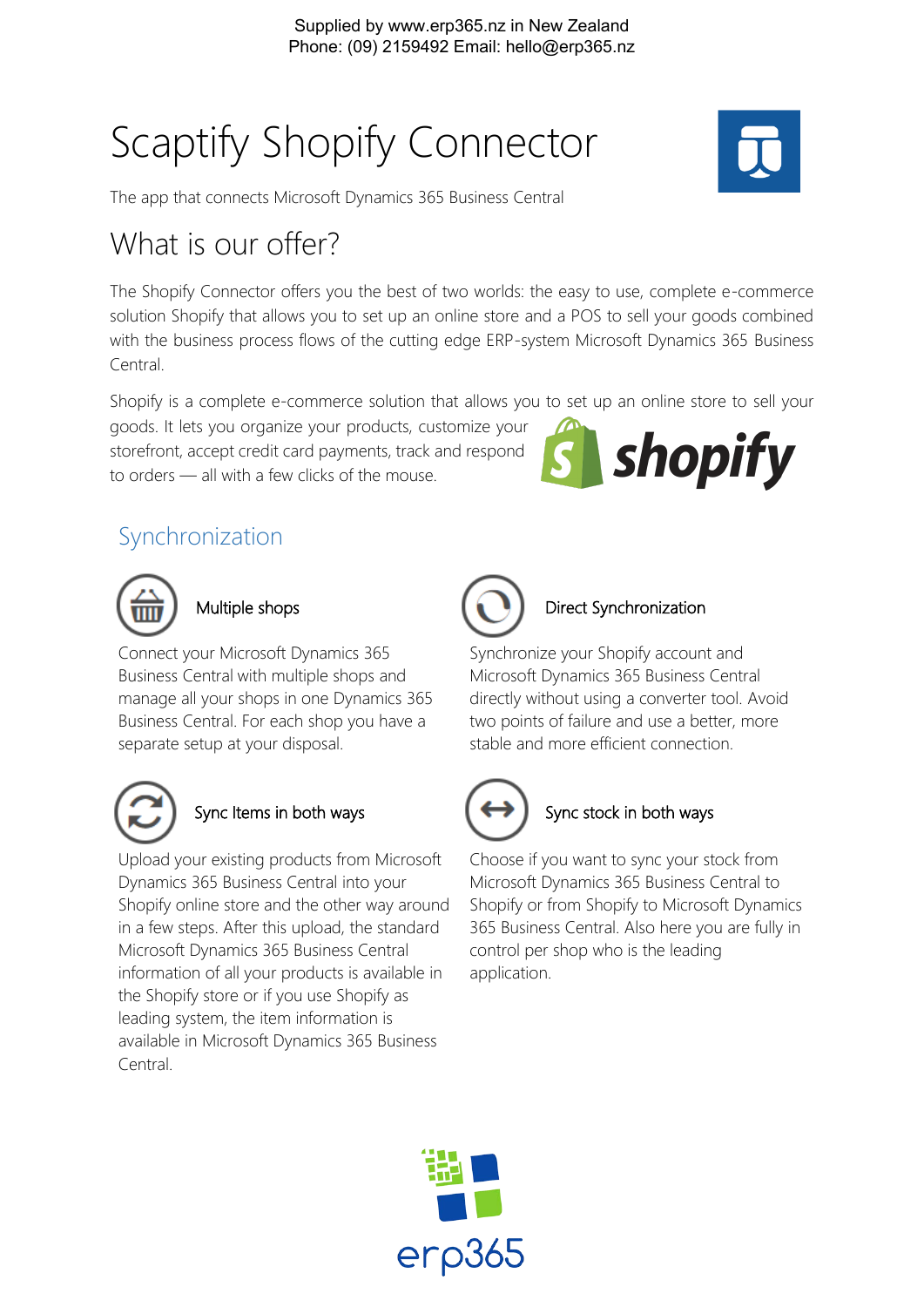# Order processing



Transfer orders coming in from the online store automatically into Microsoft Dynamics 365 Business Central and go through the entire flow from shop to invoice in a few steps.



## Automatic creation of items

Manage your item creation efficiently and automatically create items that you have created in Shopify in Microsoft Dynamics 365 Business Central based on a predefined template.



### Automatic creation of orders **Automatic creation of customers**

Do not lose time creating customers twice. Based on a customer template, new customers in Shopify are automatically created in Microsoft Dynamics 365 Business Central.



#### Delivery mail notification

Inform your customer automatically with an email notification with the tracking code once the order is flagged as "shipped" in the Microsoft Dynamics 365 Business Central system.

# Extensions



Go further with Shopify and sell anywhere, accept any payment and grow your business. Use one set of tools to keep your business synced, whether you're selling in-person, online or both. In Microsoft Dynamics 365 Business Central you define what items are available in the POS. Also this functionality is fully integrated thanks to the Shopify Connector.